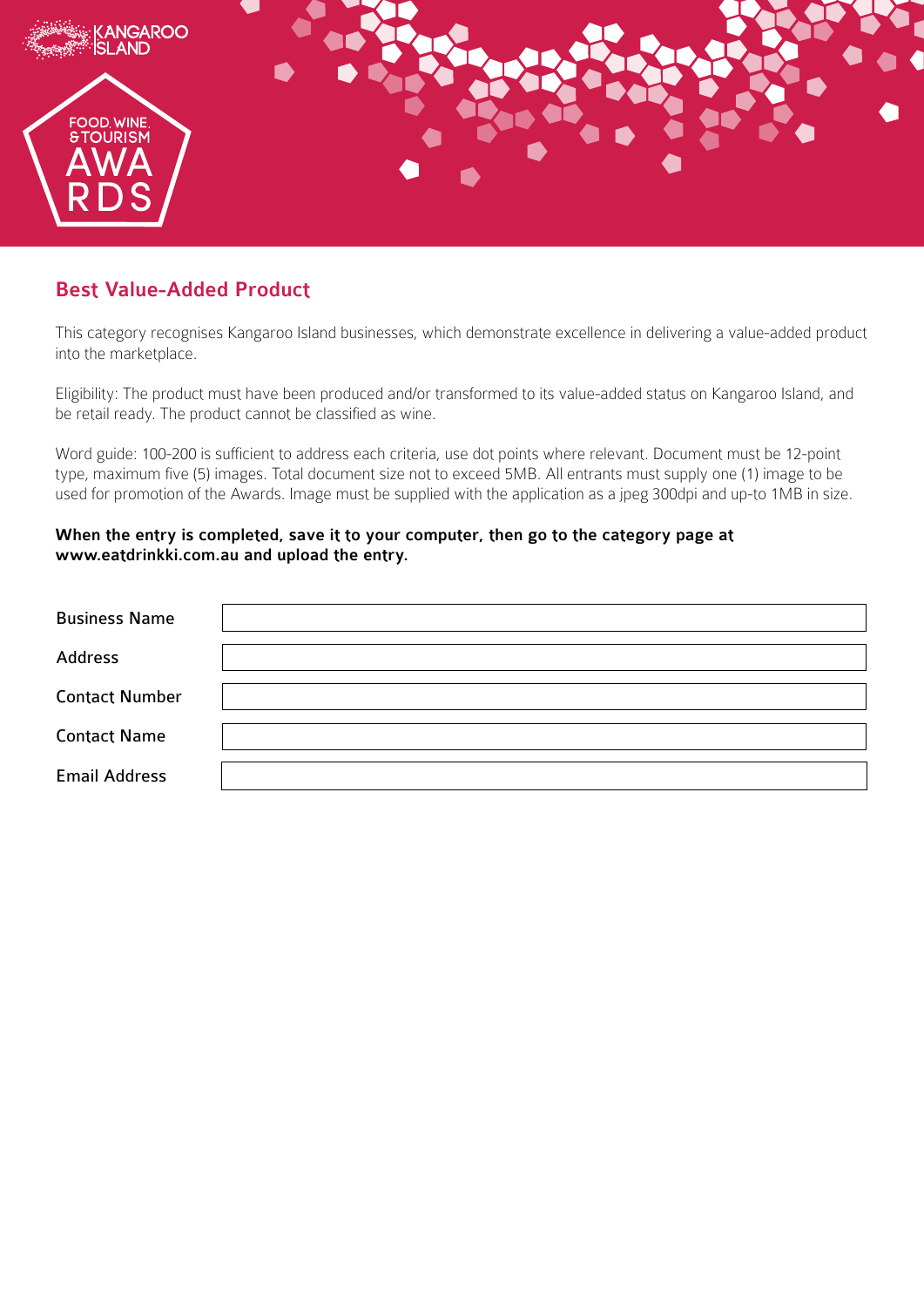

## Questions to be answered on submission

Describe your business and where you are situated.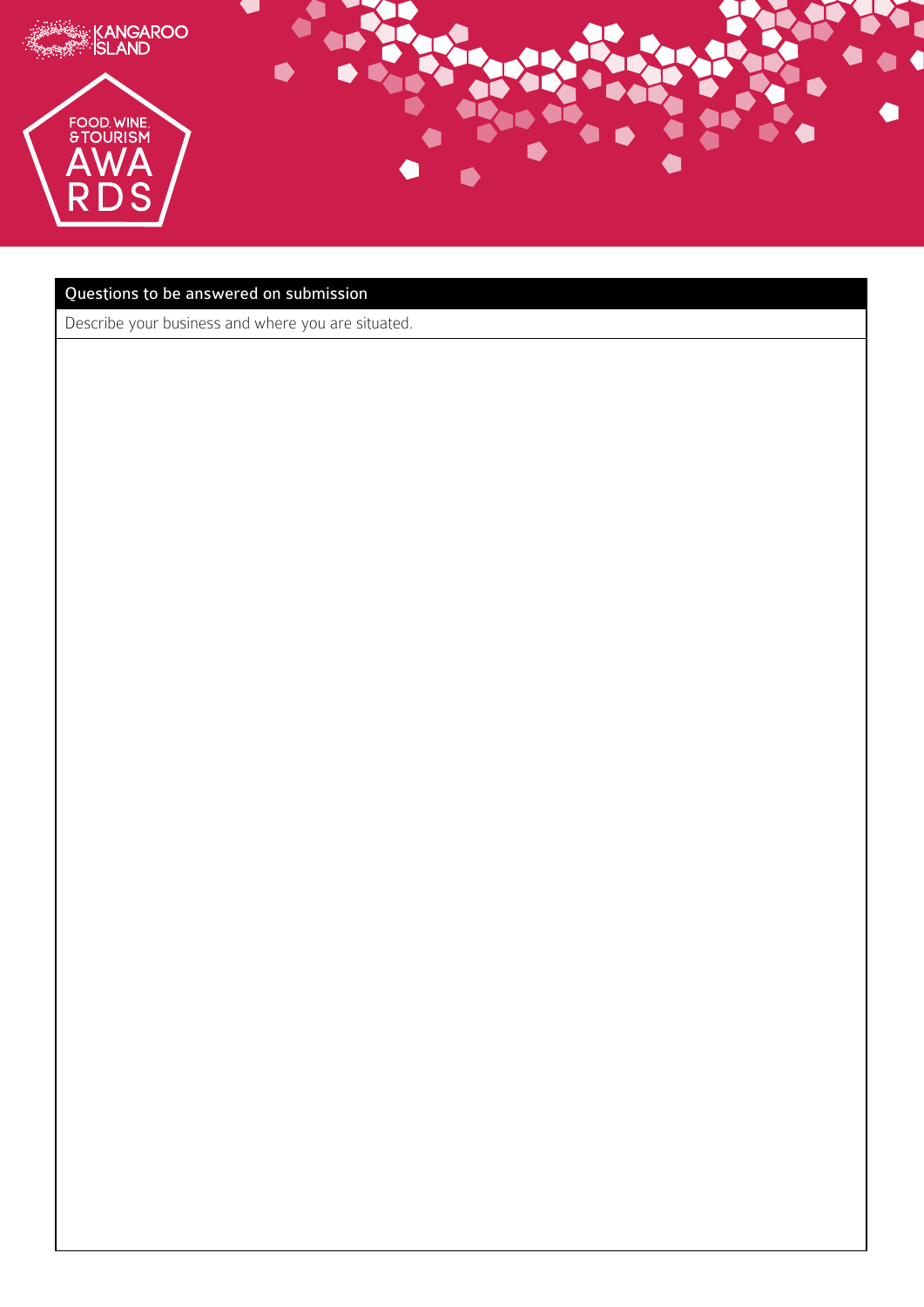

Describe the product, including:

- Name, and how the product is eligible for this category
- launch date,
- shelf life
- fresh/frozen/ambient
- pack specifications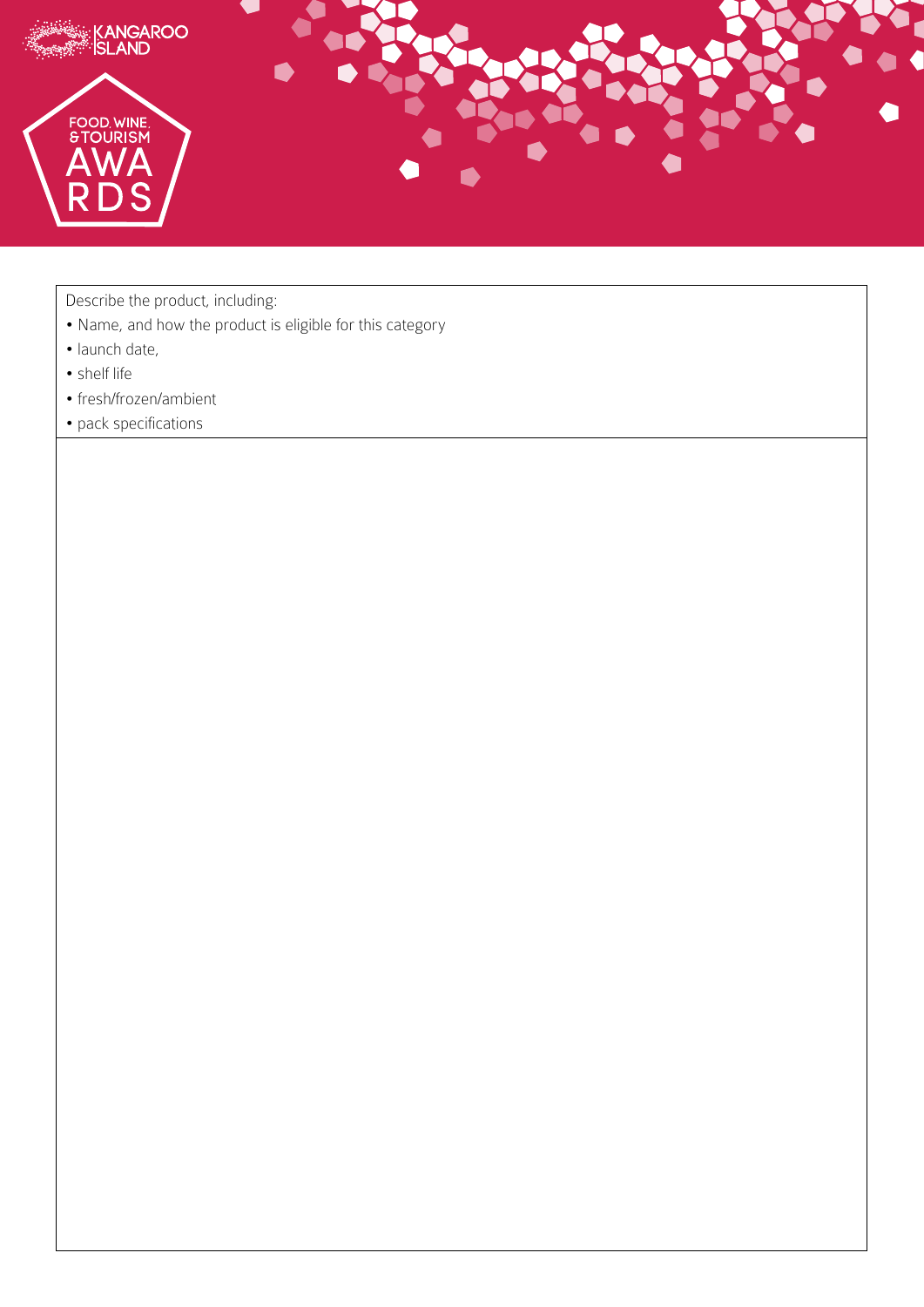

What was the market research that defined its characteristics, how did you determine your market?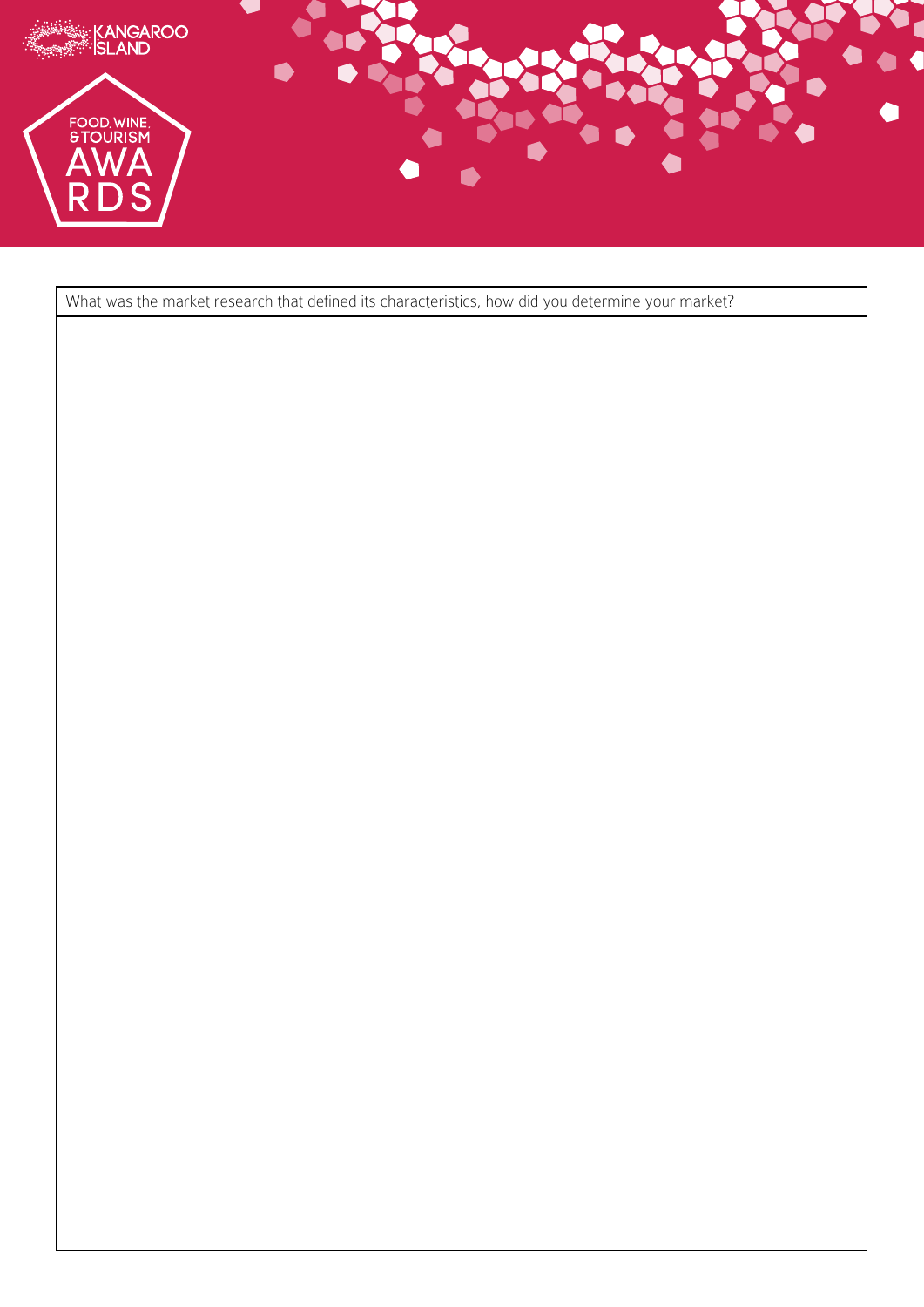

Describe the product development process undertaken to arrive at the new (or enhanced) product, including: creation/ innovation; production; marketing and costing; and packaging and labelling.